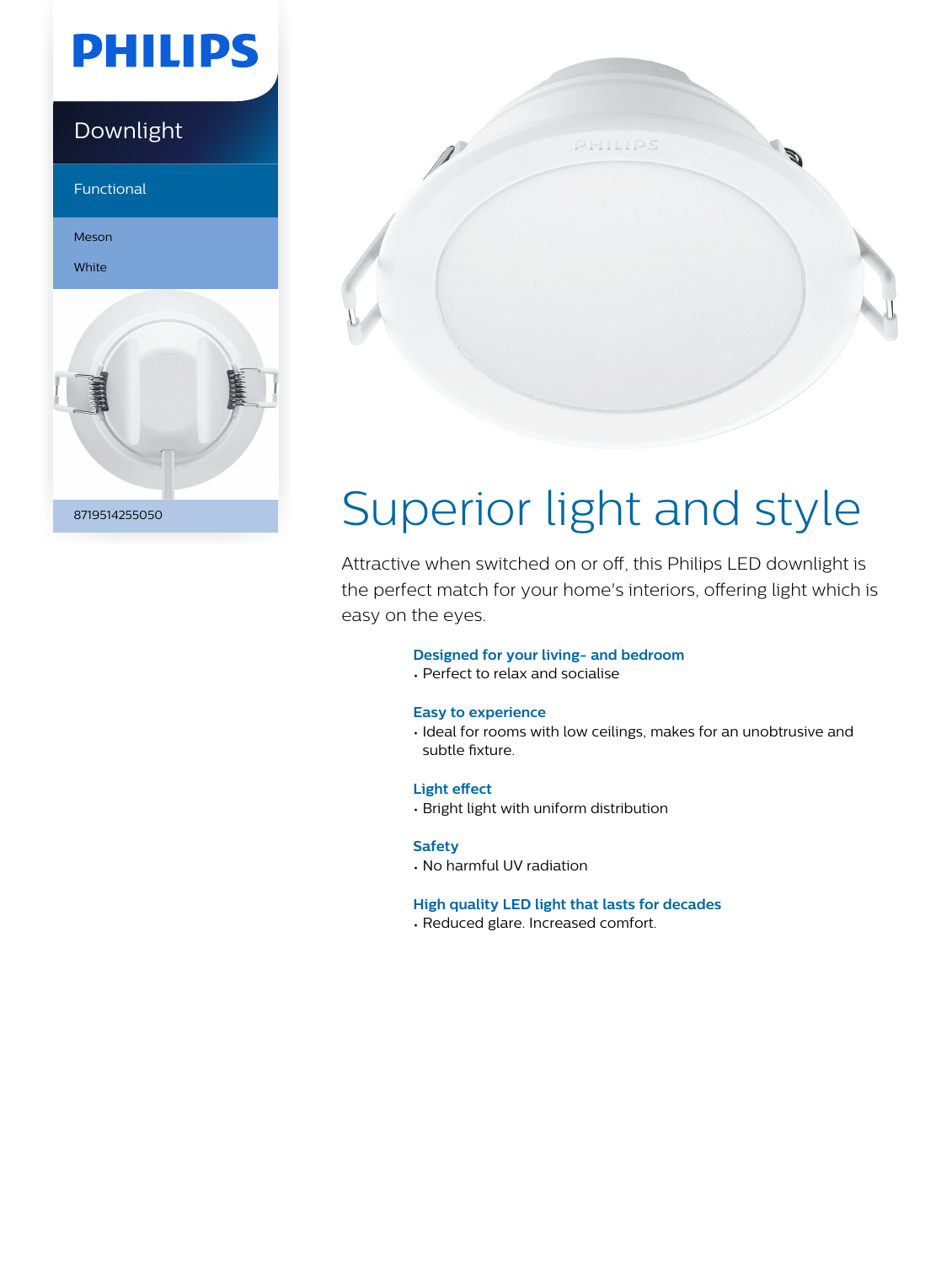### 8719514255050

## **Highlights**

#### **Perfect to relax and socialise**

The living room is the heart of any home - a place where families gather to relax and guests socialise. Lighting for your living- and bedroom has to be flexible and easy to adjust to its different uses throughout the day. Careful placement of different light sources and playing with light layering helps create the feeling of space and to give the room a warm and welcoming feel.

### **Suitable for low ceilings Slim design Bright light with uniform distribution**

To really light up your rooms, choose this uniform distribution light which throws light evenly across the space.

#### **No harmful UV radiation**

The product is designed to eliminate any potentially harmful UV radiation.

#### **EyeComfort with Interlaced optics**

Interlaced optics technology enhances the overall lighting experience in your every-day life. Imprinted with 3D patterns to help diffuse light, the micro-lens technology produce an even distribution of light which reduces glare significantly. This illumination is not only a soft and uniform light which brings more comfort to your eyes, but it also cleverly redistributes light for less glaring illumination in the lit area.

## Specifications

#### **Design and finishing**

- Color: white
- Material: plastic

#### **Extra feature/accessory incl.**

- Adjustable spot head: No
- Dimmable with remote control: No
- LED integrated: Yes
- Remote control included: No
- Centerpiece: Yes

#### **Light characteristics**

- Beam angle: 90 degree(s)
- Color rendering index (CRI): 80

#### **Miscellaneous**

- Especially designed for: Functional
- Type: Downlight

#### **Product dimensions & weight**

- Cut out length: 8 cm
- Cut out width: 8 cm
- Height: 4.55 cm
- Length: 9.5 cm
- Net weight: 0.046 kg
- Recessed distance: 7.25 cm
- $\cdot$  Width: 9.5 cm

#### **Service**

• Warranty: 1 year(s)

#### **Technical specifications**

- Lifetime up to: 15,000 hour(s)
- Diameter: 95 mm
- Total lumen output fixture: 255
- Light color: 4000
- Mains power: 220-240
- Fixture dimmable: No
- LED: Yes
- Built in LED: Yes
- Wattage bulb included: 3.5
- IP code: IP20
- Class of protection: Class II

#### **Packaging dimensions and weight**

- EAN/UPC product: 8719514255050
- Net weight: 0.046 kg
- Gross weight: 0.092 kg
- Height: 9.700 cm
- Length: 5.400 cm
- Width: 9.600 cm
- Material number (12NC): 929002527407